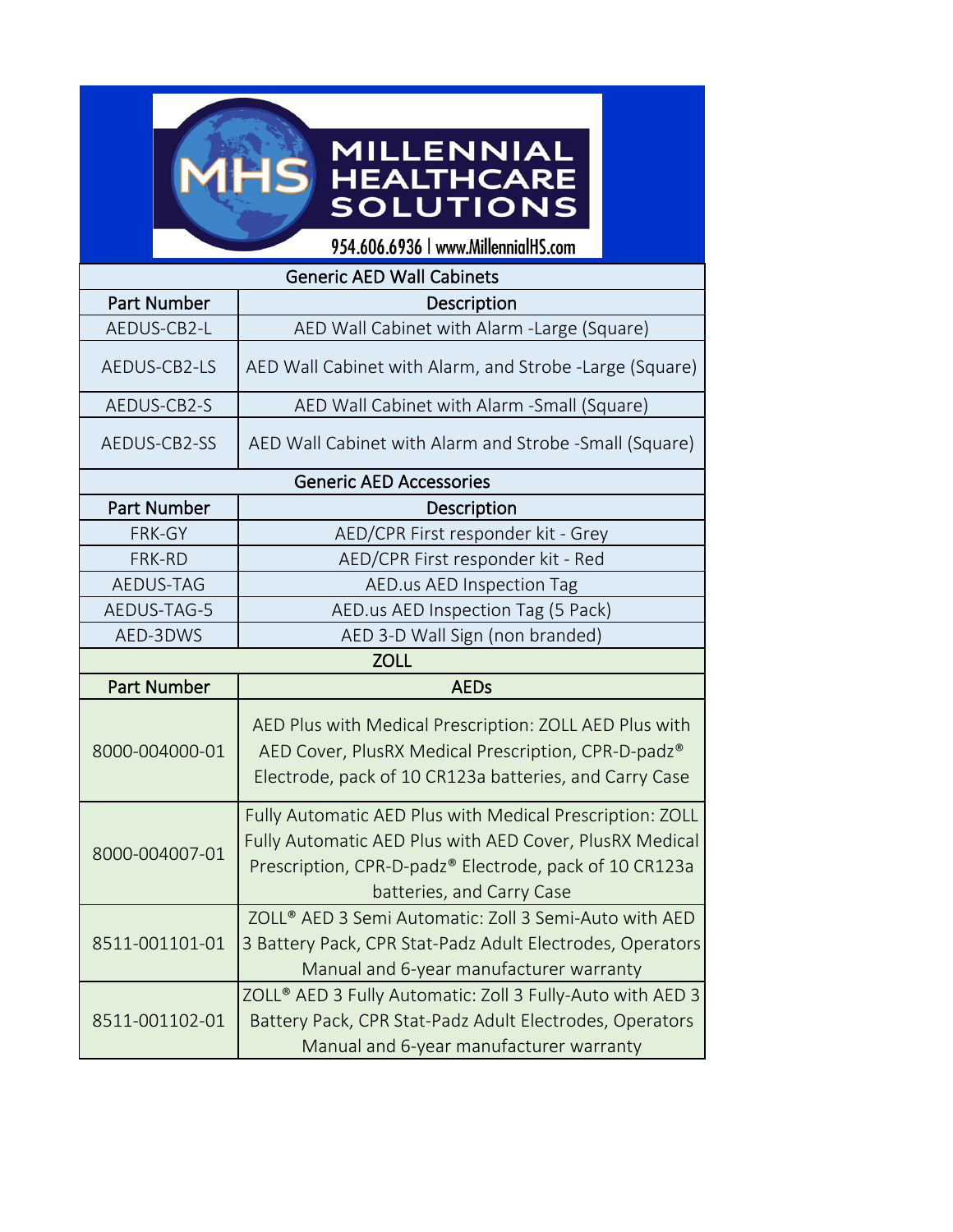| 8513-001103-01     | ZOLL <sup>®</sup> AED 3 BLS: Zoll 3 BLS with ECG display and CPR |
|--------------------|------------------------------------------------------------------|
|                    | Dashboard™ with AED 3 Battery Pack, CPR Stat-Padz                |
|                    | Adult Electrodes, Operators Manual and 6-year                    |
|                    | manufacturer warranty                                            |
| <b>Part Number</b> | ZOLL MOBILIZE RESCUE SYSTEMS                                     |
|                    |                                                                  |
| 8911-001000-01     | MOBILIZE RESCUE SYSTEMS, COMPREHENSIVE                           |
| 8911-002000-01     | MOBILIZE RESCUE SYSTEMS, MOBILE                                  |
| 8911-003000-01     | MOBILIZE RESCUE SYSTEMS, COMPACT                                 |
| 8911-003500-01     | MOBILIZE RESCUE SYSTEMS, TRAINING KIT                            |
| 8911-004000-01     | MOBILIZE RESCUE SYSTEMS, UTILITY                                 |
| 8911-005000-01     | MOBILIZE RESCUE SYSTEMS, PUBLIC ACCESS RESCUE                    |
|                    | <b>STATION</b>                                                   |
| <b>Part Number</b> | <b>AED Plus<sup>®</sup> Accessories</b>                          |
| 8000-0807-01       | Type 123 Lithium Batteries, quantity of ten (10)                 |
|                    | CPR-D Padz one piece defibrillation and CPR System with          |
|                    | compression, depth and rate sensors. Supplied with               |
| 8900-0800-01       | gloves, barrier mask, scissors, razor, wet wipe and dry          |
|                    | wipe. Five (5) year shelf-life. Special "long-life armor         |
|                    | pack" for storage in softpak carry case.                         |
|                    | CPR-D accessory kit contains CPR barrier mask, scissors,         |
| 8900-0808-01       | gloves, prep razor, towel and a moist towelette in a small       |
|                    | zip-lock pouch, one case of 50 each.                             |
|                    |                                                                  |
|                    | CPR-D accessory kit contains CPR barrier mask, scissors,         |
| 8900-0807-01       | gloves, prep razor, towel and a moist towelette in a small       |
|                    | zip-lock pouch, one each                                         |
|                    |                                                                  |
|                    | Pediopadz II Pediatric Multi-Function Electrodes -               |
|                    | Designed for use with the ZOLL AED Plus® defibrillator.          |
| 8900-0810-01       | The AED recognizes when Pedi•padz II are connected and           |
|                    | automatically proceeds with a pediatric ECG and adjusts          |
|                    | energy to pediatric levels. Twenty four (24) month shelf-        |
|                    | life. One Pair.                                                  |
| 8900-0802-01       | stat · padz II HVP Multi-Function Electrodes (Case of 12         |
|                    | Pair)                                                            |
| 8900-0801-01       | stat · padz II HVP Multi-Function Electrodes (1 Pair)            |
| 8900-0400          | CPR stat · padz HVP Multi-Function CPR Electrodes, 8             |
|                    | prs/cs (24 mo shelf life)                                        |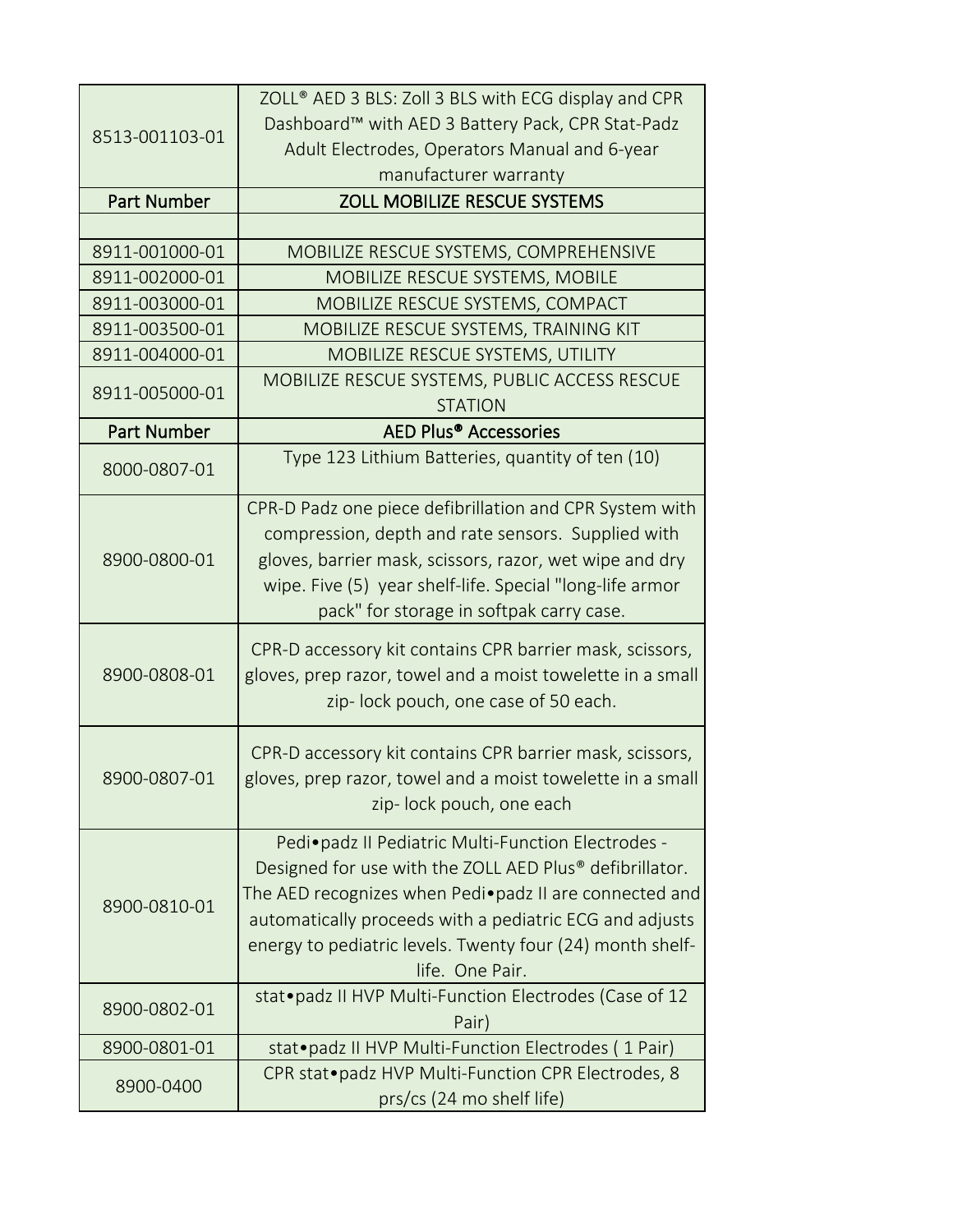| 8900-0402      | CPR stat . padz HVP Multi-Function CPR Electrodes, 1 ea<br>(24 mo shelf life)                                                                                                                                                                                                                                                      |
|----------------|------------------------------------------------------------------------------------------------------------------------------------------------------------------------------------------------------------------------------------------------------------------------------------------------------------------------------------|
| 7771-000011-01 | AED Plus 2010 Guidelines Upgrade, Single Kit (CD and<br>One Overlay Label Set). Includes AED Plus upgrade<br>instructions, ZOLL Administrative Software (ZAS) and one<br>overlay label set for modifying icons on the face of the<br>AED Plus, overlay label placement instructions and a<br>software update acknowledgement card. |
| 8000-0837-01   | Large Pelican Case with cut-outs for AED Plus®, CPR-D<br>Padz and Pedi-Padz                                                                                                                                                                                                                                                        |
| 8000-0836-01   | Small Pelican Case with cut-outs for AED Plus <sup>®</sup> only                                                                                                                                                                                                                                                                    |
| 8000-0802-01   | Replacement Softcase                                                                                                                                                                                                                                                                                                               |
| 8000-0806-01   | Replacement Softcase - POLICE                                                                                                                                                                                                                                                                                                      |
| 8000-0812-01   | Replacement Public Safety PASS Cover designed for CPR-<br>D Padz and accessories                                                                                                                                                                                                                                                   |
| 8000-0808-01   | Replacement Public Access PASS Cover (Graphic Interface<br>Label) designed for CPR-D Padz and accessories                                                                                                                                                                                                                          |
| 8000-0803-01   | Compact Low Profile Public Safety Cover (not for use with<br>CPR-D Padz and accessories)                                                                                                                                                                                                                                           |
| 8000-0804-01   | Defibrillator Analyzer Adapter Cable - connects AED Plus®<br>to defibrillator analyzer                                                                                                                                                                                                                                             |
| 8000-0819-01   | Simulator/Tester -connects to AED Plus® to demonstrate<br>operation                                                                                                                                                                                                                                                                |
| 8000-0809-01   | Mounting Bracket (used to mount unit on the wall)                                                                                                                                                                                                                                                                                  |
| 8000-0817      | Surface Wall Mounting Box (7" deep) designed to hold<br>AED Plus (on a bracket without carry case) and one spare<br>set of electrodes                                                                                                                                                                                              |
| 8000-0814      | Recessed Wall Mounting Box (semi-recessed wall cabinet<br>designed to hold AED Plus on a bracket without carry case<br>and one spare set of electrodes                                                                                                                                                                             |
| 8000-0855      | Standard Metal Wall Cabinet (9" deep) designed to hold<br>AED Plus in a carry case with spare electrodes                                                                                                                                                                                                                           |
| 8000-0811      | Flush Wall Mounting Box (fully recessed wall cabinet<br>designed to hold AED Plus on a bracket without carry case<br>and one spare set of electrodes                                                                                                                                                                               |
| 8000-0608-01   | RescueNet Code Review Software - Physical copy                                                                                                                                                                                                                                                                                     |
| 8000-0815      | USB IrDA Adapter                                                                                                                                                                                                                                                                                                                   |
| 8000-0816      | RS-232 IrDA Adapter                                                                                                                                                                                                                                                                                                                |
| 8900-0805-01   | Training Electrodes stat . padz II, AED Plus®, 6 pairs/case                                                                                                                                                                                                                                                                        |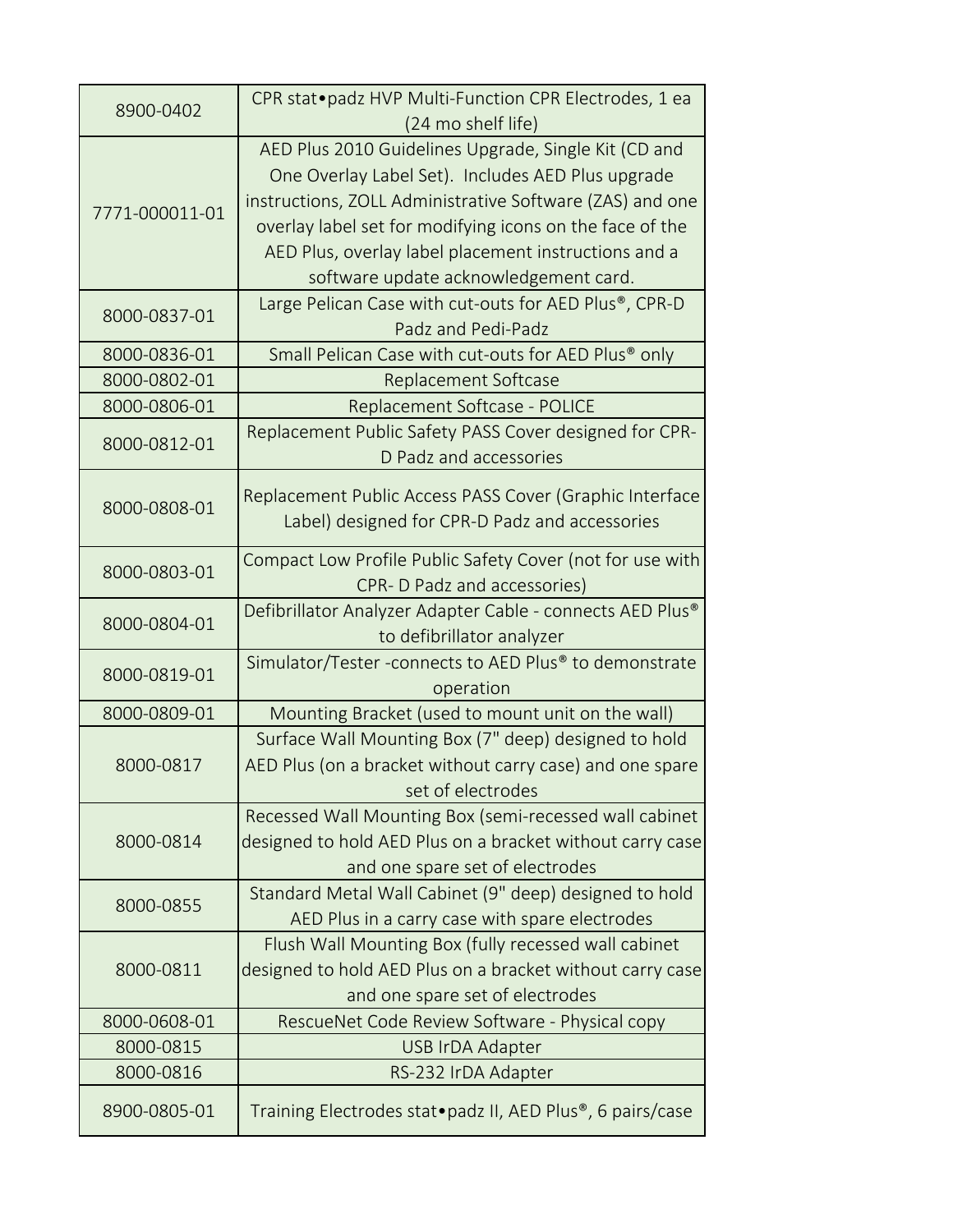| 8008-0007      | Trainer2 Wireless Remote Controller with 2 AA batteries                                                                                                                                                                                                                                                                                                                             |
|----------------|-------------------------------------------------------------------------------------------------------------------------------------------------------------------------------------------------------------------------------------------------------------------------------------------------------------------------------------------------------------------------------------|
|                | (replacement)                                                                                                                                                                                                                                                                                                                                                                       |
| 8008-0050-01   | ZOLL AED Plus® Trainer2 Unit. SEMI AUTOMATIC. The<br>AED Plus <sup>®</sup> Trainer2<br>can be used by trainers to train users of the AED Plus <sup>®</sup> .<br>Supplied with wireless Remote Contoller, one set of CPR-<br>D training electrodes, one pair of replacement gels, 4 D-<br>Cell batteries, 2 AA batteries, Operators Guide, and a (6)<br>six month limited warranty.  |
| 8008-000052-01 | ZOLL AED Plus® Trainer2 Unit. FULLY AUTOMATIC. The<br>AED Plus <sup>®</sup> Trainer2<br>can be used by trainers to train users of the AED Plus <sup>®</sup> .<br>Supplied with wireless Remote Contoller, one set of CPR-<br>D training electrodes, one pair of replacement gels, 4 D-<br>Cell batteries, 2 AA batteries, Operators Guide, and a (6)<br>six month limited warranty. |
| 8900-0804-01   | CPR-D Padz Training Electrodes -- with reusable "Z-<br>design" electrode with CPR hand placement indicator and<br>one (1) pair of disposable adhesive gels. (Note: the<br>disposable gels must be applied to the reusable pad<br>before use.)                                                                                                                                       |
| 8900-0803-01   | Replacement Adhesive gels for CPR-D Padz - Training<br>Electrode replacements, 5 pair                                                                                                                                                                                                                                                                                               |
| 8008-0007      | <b>Trainer Wireless Remote</b>                                                                                                                                                                                                                                                                                                                                                      |
| 8008-06-01     | Real CPR Help Travel Trainer                                                                                                                                                                                                                                                                                                                                                        |
| 8000-0834-01   | AED Demo Kit. Includes carry bag, manikin torso with<br>head and one CPR-Demo Pad.                                                                                                                                                                                                                                                                                                  |
| 8000-0835-01   | AED Plus® Demo Manikin. Includes manikin torso with<br>velcro strips attached and a separate head with hardware<br>for attachment                                                                                                                                                                                                                                                   |
| 8000-0847-01   | AED Plus® Demo Carry Bag                                                                                                                                                                                                                                                                                                                                                            |
| 8900-5007      | CPR-D Demo Pad. Includes one CPR-D Demo Pad (with<br>Velcro strips for attachment to manikin) and y-cable with<br>intelligent CPR puck and connector for simulator.                                                                                                                                                                                                                 |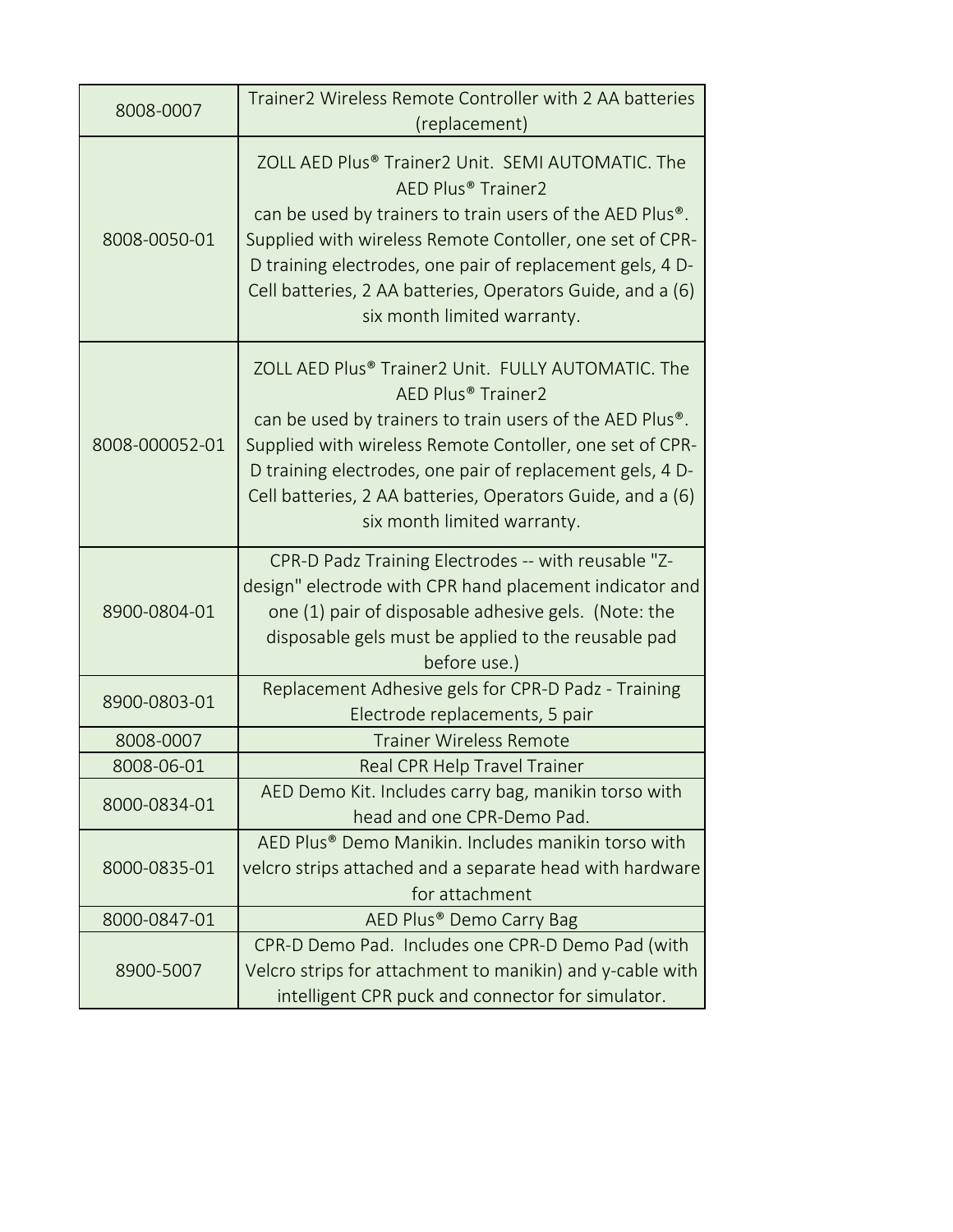| 8900-0809-01       | Replacement CPR-D Demo Pads. Includes a pair of CPR-D<br>replacement electrode pads with tabbed pull-away gel<br>covers (ie.e two "Demo Pad" assemblies, each with a pair<br>of tabbed pull- away gel covers without the CPR puck<br>assembly) Can be used to replace worn, frayed of lost<br>pads from complete CPR-D Demo Pad. |
|--------------------|----------------------------------------------------------------------------------------------------------------------------------------------------------------------------------------------------------------------------------------------------------------------------------------------------------------------------------|
| <b>Part Number</b> | <b>AED 3 Accessories</b>                                                                                                                                                                                                                                                                                                         |
| 8900-000280-01     | CPR Uni-padz™III Universal (Adult/Pediatric) electrodes (5<br>Shelf Life)                                                                                                                                                                                                                                                        |
| 8000-000696        | ZOLL AED 3 Battery Pack (Lithium Manganese Dioxide<br>battery pack)                                                                                                                                                                                                                                                              |
| 8000-001250        | ZOLL AED 3 Carry Case                                                                                                                                                                                                                                                                                                            |
| 8000-001251        | Spare Battery Case For AED 3 Carry Case                                                                                                                                                                                                                                                                                          |
| 8000-001252        | Replacement Shoulder Strap For AED 3 Carry Case                                                                                                                                                                                                                                                                                  |
| 8000-001253        | <b>Small Rigid Plastic Case</b><br>Holds AED 3/spare battery pack                                                                                                                                                                                                                                                                |
|                    | Large Rigid Plastic Case                                                                                                                                                                                                                                                                                                         |
| 8000-001254        | Holds AED 3/spare CPR Uni-padz/spare battery pack                                                                                                                                                                                                                                                                                |
| 8008-000053-01     | ZOLL AED 3 CPR Uni padz Travel Trainer                                                                                                                                                                                                                                                                                           |
| 8000-000925        | <b>ZOLL AED Simulator</b><br>Designed to be used with AED 3, AED Plus and/or AED<br>Pro                                                                                                                                                                                                                                          |
| 8900-000284        | Training/Demonstration CPR Uni-padz                                                                                                                                                                                                                                                                                              |
| 8900-000285        | "CPR Uni-padz Training Replacement Pads<br>OUM: 8/Case "                                                                                                                                                                                                                                                                         |
| 8900-000268        | Testing CPR Uni-padz Cable<br>Defibrillator Analyzer Adapter Cable - connects AED 3 to<br>defibrillator analyzer                                                                                                                                                                                                                 |
| <b>Part Number</b> | <b>AED Pro® Accessories</b>                                                                                                                                                                                                                                                                                                      |
| 8900-0800-01       | CPR-D Padz one piece defibrillation and CPR System with<br>compression, depth and rate sensors. Supplied with<br>gloves, barrier mask, scissors, razor, wet wipe and dry<br>wipe. Five (5) year shelf-life. Special "long-life armor<br>pack" for storage in softpak carry case.                                                 |
| 8900-0808-01       | CPR-D accessory kit contains CPR barrier mask, scissors,<br>gloves, prep razor, towel and a moist towelette in a small<br>zip-lock pouch, one case of 50 each.                                                                                                                                                                   |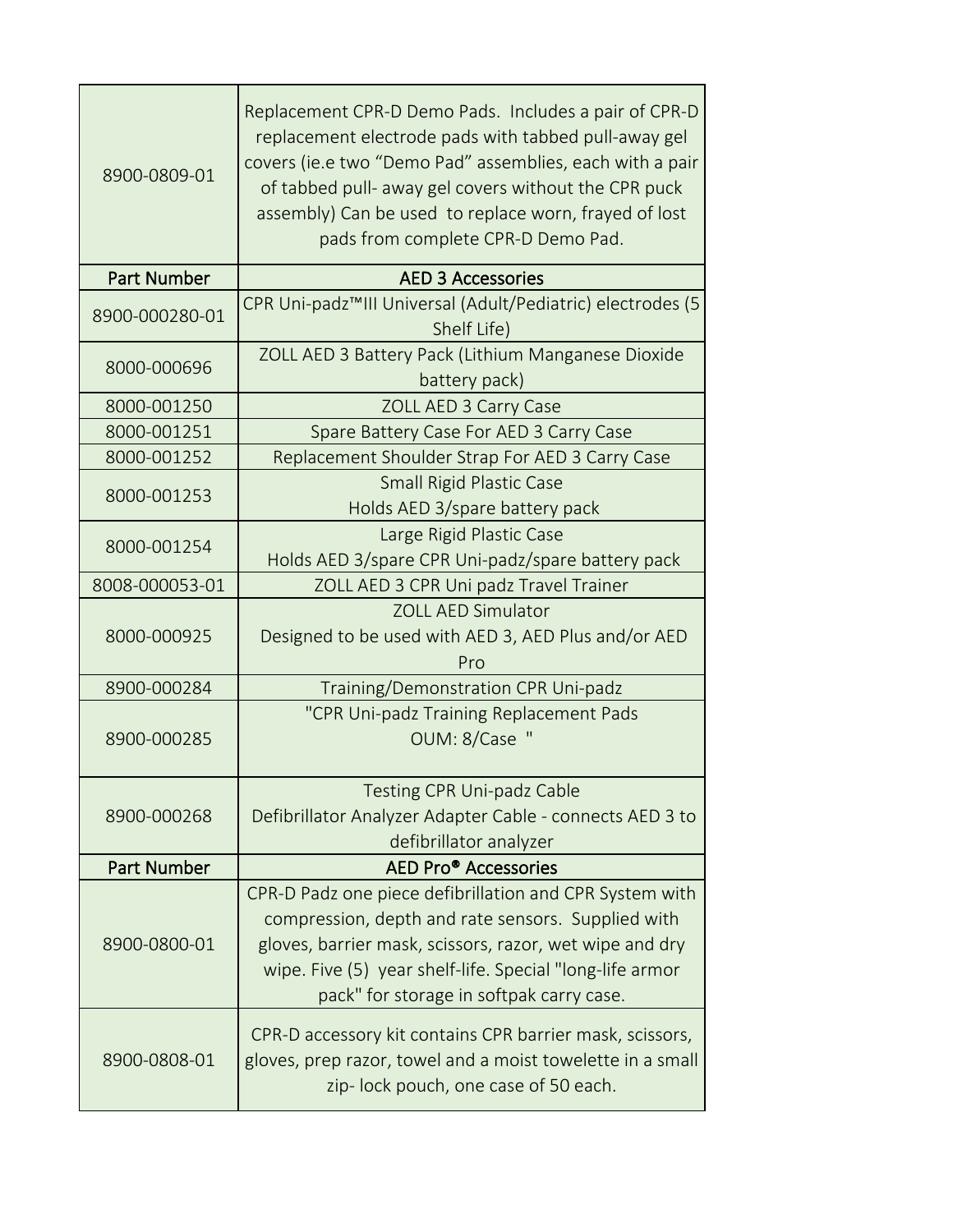| 8900-0807-01   | CPR-D accessory kit contains CPR barrier mask, scissors,<br>gloves, prep razor, towel and a moist towelette in a small<br>zip-lock pouch, one each                                                                                                                                                                                                                                                                                                                              |
|----------------|---------------------------------------------------------------------------------------------------------------------------------------------------------------------------------------------------------------------------------------------------------------------------------------------------------------------------------------------------------------------------------------------------------------------------------------------------------------------------------|
| 8900-0810-01   | Pediopadz II Pediatric Multi-Function Electrodes -<br>Designed for use with the ZOLL AED Plus <sup>®</sup> defibrillator.<br>The AED recognizes when Pedi•padz II are connected and<br>automatically proceeds with a pediatric ECG and adjusts<br>energy to pediatric levels. Twenty four (24) month shelf-<br>life. One Pair.                                                                                                                                                  |
| 8900-0801-01   | stat • padz II HVP Multi-Function Electrodes (1 Pair)                                                                                                                                                                                                                                                                                                                                                                                                                           |
| 8900-0802-01   | stat · padz II HVP Multi-Function Electrodes (Case of 12<br>Pair)                                                                                                                                                                                                                                                                                                                                                                                                               |
| 8900-0003      | ECG Electrodes. 3 ECG electrodes/pouch (200 pouches /<br>600 electrodes)                                                                                                                                                                                                                                                                                                                                                                                                        |
| 8000-0838      | AED Pro ECG Cable AAMI                                                                                                                                                                                                                                                                                                                                                                                                                                                          |
| 8000-000865    | <b>USB Clinical Event Download Cable</b>                                                                                                                                                                                                                                                                                                                                                                                                                                        |
| 8000-0860-01   | AED Pro non-rechargeable lithium batttery pack                                                                                                                                                                                                                                                                                                                                                                                                                                  |
| 8000-0299-01   | 1400/2000/1600/1700/M Series/AED Pro Battery (not<br>upgradeable to Smart Battery) formerly 8004-0009                                                                                                                                                                                                                                                                                                                                                                           |
| 8019-0535-01   | SurePower <sup>™</sup> Rechargeable Lithium Ion Battery Pack • 5.8<br>Ah Capacity . High density lithium ion chemistry .<br>RunTime™ Indicator • Automatic calibration ready<br>• Stores history of use and maintenance                                                                                                                                                                                                                                                         |
| 8200-000100-01 | SurePower <sup>™</sup> Single Bay Charger                                                                                                                                                                                                                                                                                                                                                                                                                                       |
| 8000-0810-01   | AED Pro Soft Carry Case                                                                                                                                                                                                                                                                                                                                                                                                                                                         |
| 8000-0832-01   | AED Pro Molded Vinyl Carry Case with Spare Battery<br>Compartment                                                                                                                                                                                                                                                                                                                                                                                                               |
| 8000-0875-32   | AED Pro Hard Case with Foam Cut-Outs                                                                                                                                                                                                                                                                                                                                                                                                                                            |
|                | <b>AEDS</b>                                                                                                                                                                                                                                                                                                                                                                                                                                                                     |
| Part #         | Description                                                                                                                                                                                                                                                                                                                                                                                                                                                                     |
| G5A-80C-S      | Powerheart G5 with ICPR Fully Auto Dual Language Quick<br>Response Pkg (1) G5 Fully Auto dual language US English /<br>atAm Spanish AED, (1) G5 IntelliSense Battery; (1) sets G5<br>Intellisense CPR Feedback adult defibrillation pads;(1)<br>Carry Sleeve; (1) AED Manager; (1) USB Cable, (1 set)<br>printed G5 User Guide, Steps To Rescue, Getting Started<br>(ENG), (1 set) printed G5 User Guide, Steps To Rescue,<br>Getting Started (ESP) and multi-lingual Electrode |
|                | <b>Instructions For Use</b>                                                                                                                                                                                                                                                                                                                                                                                                                                                     |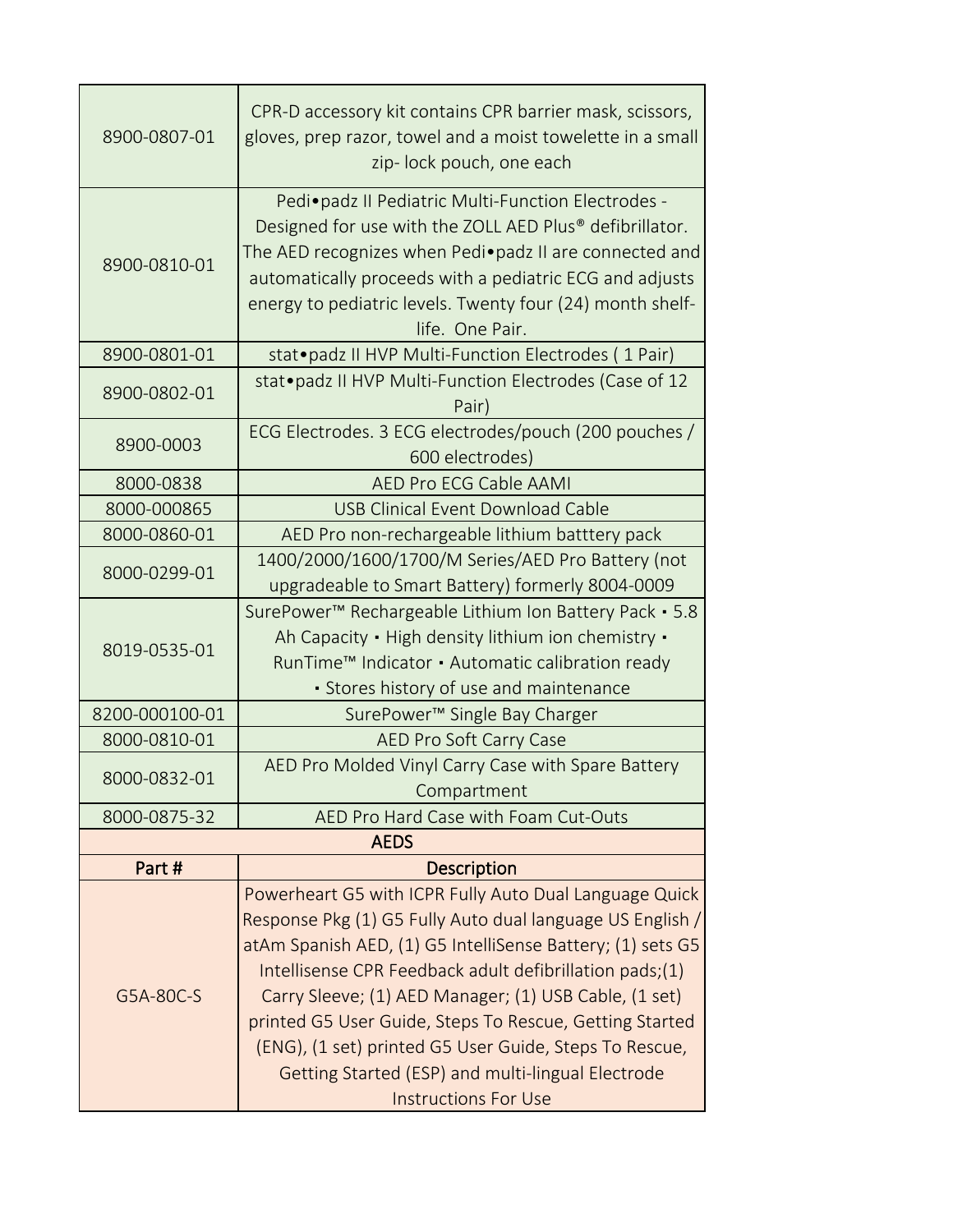| G5S-80C-S                                           | Powerheart G5 with ICPR Semi Auto Dual Language Quick          |
|-----------------------------------------------------|----------------------------------------------------------------|
|                                                     | Response Pkg (1) G5 Fully Auto dual language US English /      |
|                                                     | atAm Spanish AED, (1) G5 IntelliSense Battery; (1) sets G5     |
|                                                     | Intellisense CPR Feedback adult defibrillation pads;(1)        |
|                                                     | Carry Sleeve; (1) AED Manager; (1) USB Cable, (1 set)          |
|                                                     | printed G5 User Guide, Steps To Rescue, Getting Started        |
|                                                     | (ENG), (1 set) printed G5 User Guide, Steps To Rescue,         |
|                                                     | Getting Started (ESP) and multi-lingual Electrode              |
|                                                     | <b>Instructions For Use</b>                                    |
|                                                     | SHIPPING IS THE RESPONSIBILITY OF THE RESELLER                 |
| <b>ACCESSORIES - Wall Cabinets and Wall Sleeves</b> |                                                                |
| Part #                                              | <b>Description</b>                                             |
| 50-00392-10                                         | <b>Surface Mount Wall Cabinet</b>                              |
| 50-00392-20                                         | Surface Mount Wall Cabinet with Alarm, Security Enabled        |
|                                                     | Surface Mount Wall Cabinet with Alarm & Strobe,                |
| 50-00392-30                                         | <b>Security Enabled</b>                                        |
| 50-00395-10                                         | Semi-Recessed Wall Cabinet                                     |
| 50-00395-20                                         | Semi-Recessed Wall Cabinet with Alarm, Security Enabled        |
|                                                     | Semi-Recessed Wall Cabinet with Alarm & Strobe,                |
| 50-00395-30                                         | <b>Security Enabled</b>                                        |
| 50-00400-10                                         | <b>Fully-Recessed Wall Cabinet</b>                             |
|                                                     |                                                                |
| 50-00400-20                                         | Fully-Recessed Wall Cabinet with Alarm, Security Enabled       |
| 50-00400-30                                         | Fully-Recessed Wall Cabinet with Alarm & Strobe,               |
|                                                     | <b>Security Enabled</b>                                        |
| 180-2021-001                                        | Traditional Surface-Mount AED Wall Cabinet with Alarm          |
|                                                     | & Strobe Light                                                 |
| 180-2022-001                                        | AED Wall Sleeve stores Powerheart AEDs (in case)               |
| 170-2146-001                                        | Powerheart AED (not in case) wire wall bracket with            |
|                                                     | straps                                                         |
|                                                     | <b>ACCESSORIES - Powerheart G3</b>                             |
| Part #                                              | <b>Description</b>                                             |
| 9146-302                                            | IntelliSense Lithium Battery (yellow) for Powerheart AED       |
|                                                     | G3 model 9300E, 9300A, 9390E and 9390A                         |
| 9131-001                                            | Defibrillation pads (adult). Two-year shelf life. For the full |
|                                                     | range of Powerheart AEDs                                       |
| 9730-002                                            | Powerheart G3 AED pediatric defibrillation pads - Two          |
|                                                     | year shelf life                                                |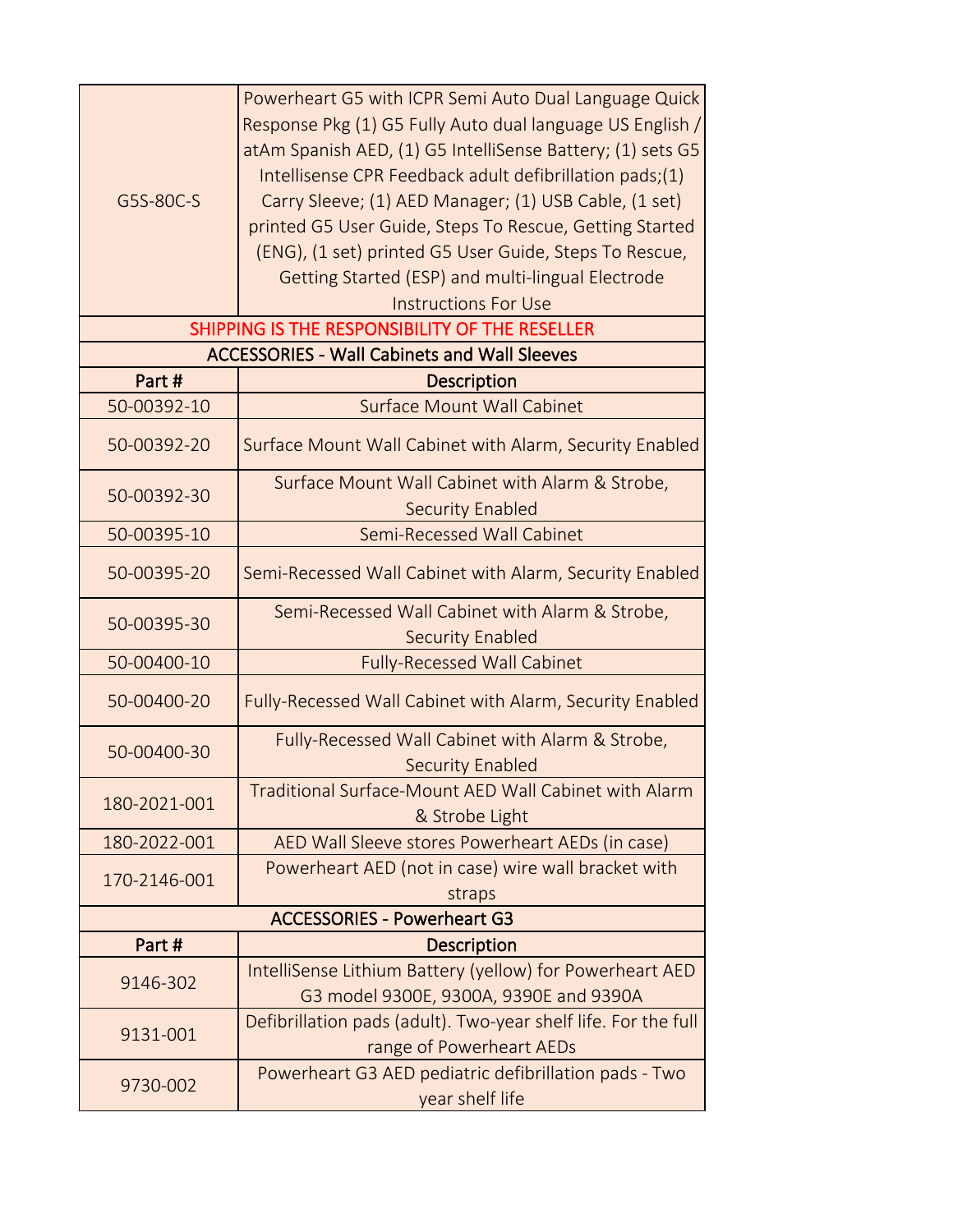| 9157-004     | Powerheart G3 AED hard sided, water resistant carrying<br>case                                                                                                                                                                                                                         |
|--------------|----------------------------------------------------------------------------------------------------------------------------------------------------------------------------------------------------------------------------------------------------------------------------------------|
| 9147-201-TSO | Powerheart G3 AED IntelliSense Lithium Battery -<br>TSOC142A Certified (All Powerheart G3 Models, excluding<br>G3 Pro) (blue) 2 year full replacement guarantee                                                                                                                        |
| 170-2120     | Powerheart G3 AED serial communication cable.<br>(compatible with USB ports via 9171-001)                                                                                                                                                                                              |
| 180-5020-301 | Powerheart G3 AED Trainer (1) - US English, French,<br>Portuguese (Brazil), Spanish (European), Greek, Italian -<br>AHA/ERC 015<br>compliant - Includes: semi/auto modes, manuals, training<br>pads (one pair), and remote control. Trainer does not<br>provide defibrillation therapy |
| 180-0039-001 | Powerheart G3 AED trainer replacement battery case                                                                                                                                                                                                                                     |
| 9021-003     | Powerheart G3 AED Simulator w/ 3-lead terminals                                                                                                                                                                                                                                        |
| 9035-005     | Powerheart G3 AED adult training pads (one pair)                                                                                                                                                                                                                                       |
| 9725-001     | Powerheart G3 AED pediatric training pads (one pair)                                                                                                                                                                                                                                   |
|              | <b>ACCESSORIES - Powerheart G5</b>                                                                                                                                                                                                                                                     |
| Part #       | Description                                                                                                                                                                                                                                                                            |
| XBTAED001A   | Powerheart G5 Intellisense® Battery. Lithium non-                                                                                                                                                                                                                                      |
|              | rechargeable battery with a 4 year operational guarantee                                                                                                                                                                                                                               |
| XELAED001B   | Powerheart G5 Intellisense™ Adult Defibrillation Pads.<br>Non-polarized pads for use with the Powerheart G5 to<br>deliver defibrillation therapy. 2 year shelf life.                                                                                                                   |
| XELAED002B   | Cardiac Science Powerheart® G5 Adult Intellisense™ CPR<br>Feedback (ICPR) Defibrillation Electrode Pads                                                                                                                                                                                |
| XELAED003A   | Powerheart G5 Intellisense™ Pediatric Defib Pads. Non-<br>polarized pads for delivery of pediatric defibrillation<br>therapy. For children up to 8 years of age or 55 lbs (25)<br>kg). 2 year shelf life.                                                                              |
| 50-01568-01  | Powerheart G5 Data Cable. USB (A-to-A) Communication<br>cable for data exchange and configuration of your<br>Powerheart G5 via PC.                                                                                                                                                     |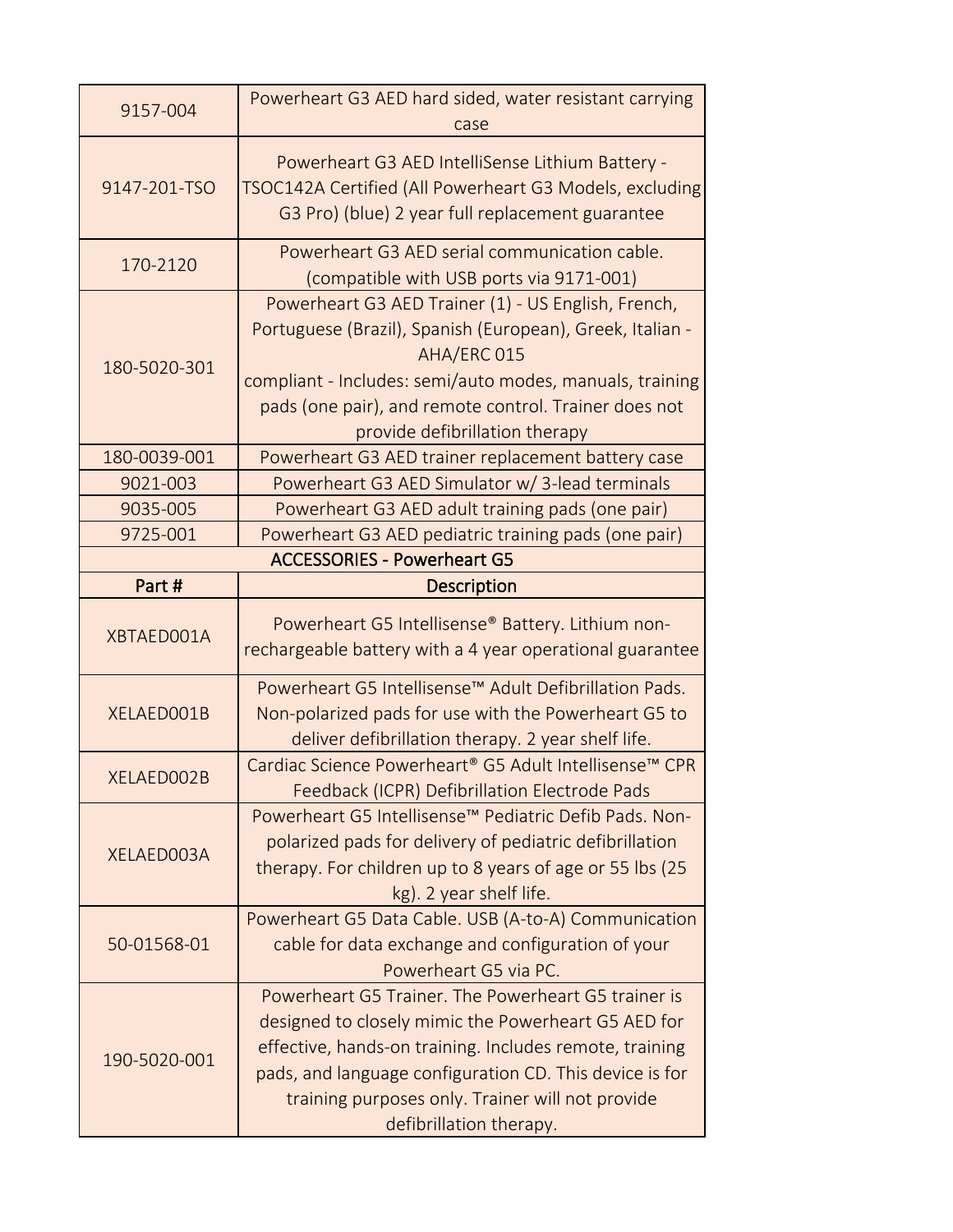| XSMAED002A                        | Powerheart G5 AED Simulator                                                                                                                                                                                                                   |
|-----------------------------------|-----------------------------------------------------------------------------------------------------------------------------------------------------------------------------------------------------------------------------------------------|
| XTRPAD004A                        | Powerheart G5 Adult Training Pads: Reusable adult<br>training pads for use with the Powerheart G5 AED<br>Trainer. Training Pads are not for use with the<br>Powerheart AED and will not deliver therapy.                                      |
| XTRPAD005A                        | Powerheart G5 training pads with CPR feedback device<br>allow you to simulate hands-on rescue scenarios with the<br>Powerheart G5 Trainer in addition to CPR simulation.                                                                      |
| XTRPAD006A                        | Powerheart G5 Pediatric Training Pads: Reusable<br>pediatric training pads for use with the Powerheart G5<br>AED Trainer. Training Pads are not for use with the<br>Powerheart AED and will not deliver therapy.                              |
| 190-2080-001                      | Powerheart G5 Trainer Remote: Replacement IR based<br>remote control for use with the Powerheart G5 Trainer.                                                                                                                                  |
| XBPAED001A                        | Powerheart G5 AED Enclosed Backpack                                                                                                                                                                                                           |
| XCAAED003A                        | Powerheart G5 Hard-sided Case. Features water resistant<br>outer cover designed to secures the Powerheart G5 in<br>rugged enviornments. Includes room for storage of one<br>battery, extra pads, and ready kit.                               |
| XCAAED007A                        | Powerheart G5 Semi-Rigid Carry Case. Features<br>adjustable shoulder strap with zippered back pocket to<br>provide space for storage of extra items. Features side "D-<br>ring" to attach the ready kit (Part No. UKIT001A - not<br>included) |
|                                   | <b>ACCESSORIES - Powerheart G3 Pro</b>                                                                                                                                                                                                        |
| Part #                            | Description                                                                                                                                                                                                                                   |
| 5111-101                          | ECG patient monitoring cable (AHA) for Powerheart G3<br>Pro AED                                                                                                                                                                               |
| 9145-301                          | Powerheart G3 Pro AED IntelliSense Lithium Battery<br>(9300P model), 1 year full replacement guarantee                                                                                                                                        |
| <b>MFG Part#</b>                  | <b>AED Packages</b>                                                                                                                                                                                                                           |
| DCF-100 with                      | AED Standard Package: DCF-100 (DDU-100A, DBP-1400,                                                                                                                                                                                            |
| DCF-110 with<br><b>Extras</b>     | AED w/High Capacity Battery Package: DCF-110 (DDU-<br>100A, DBP-2800, DDP-100A, 9V, user manual, quick-use<br>card).                                                                                                                          |
| DCF-A120-EN with<br><b>Extras</b> | Lifeline AUTO AED Standard Package: DCF-A120-EN (DDU-<br>120A-EN, DBP-1400, DDP-100, 9V, user manual, quick-use<br>card).                                                                                                                     |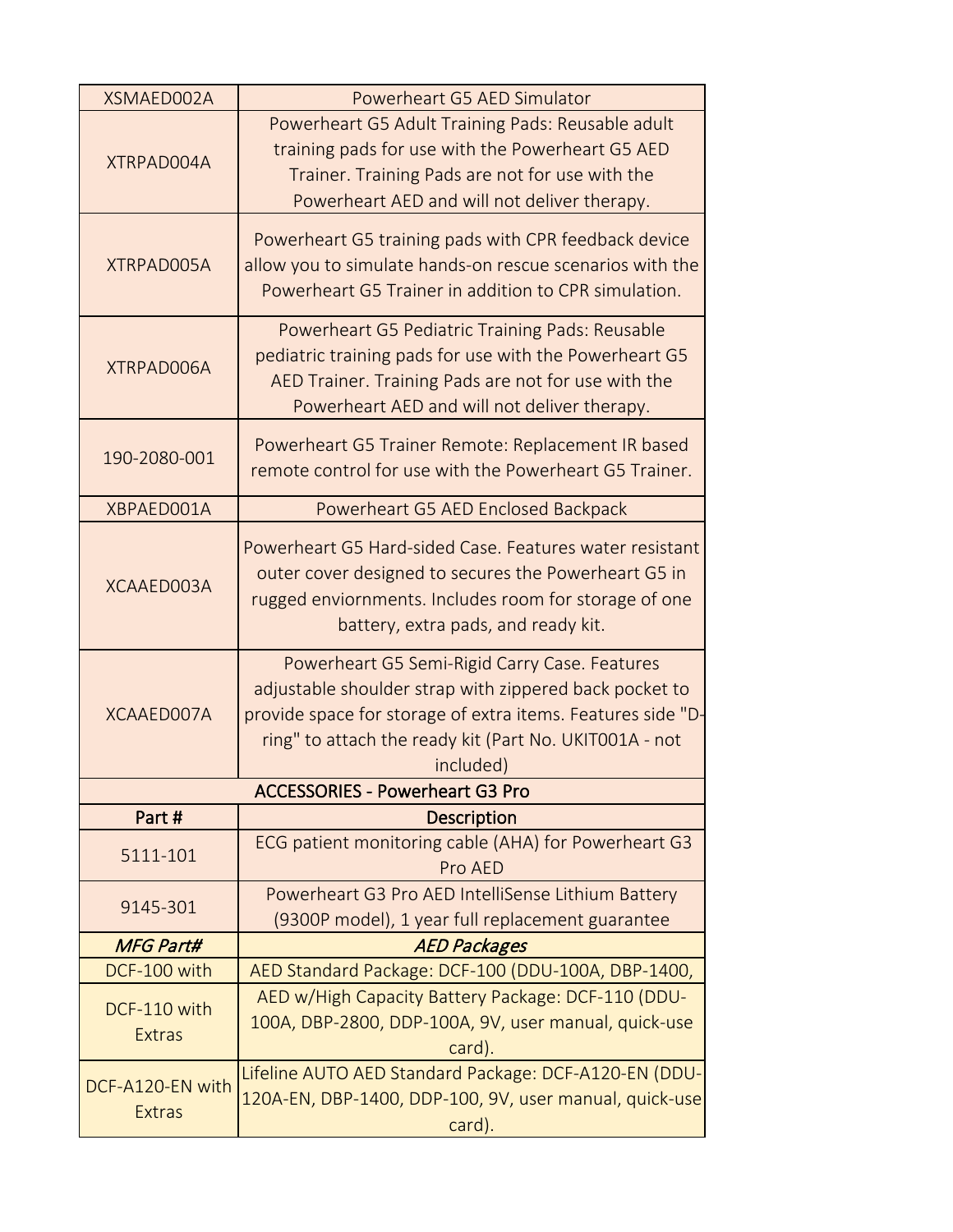|                                   | Lifeline AUTO AED w/High-Capacity Battery Package: DCF-                       |
|-----------------------------------|-------------------------------------------------------------------------------|
| DCF-A130-EN with<br><b>Extras</b> | A130- EN (DDU-120A-EN, DBP-2800, DDP-100, 9V, user                            |
|                                   | manual, quickuse card).                                                       |
|                                   | Lifeline View AED Standard Package: DCF-A2310-EN (DDU-                        |
| DCF-A2310EN with                  | 2300 Lifeline VIEW, US, English, DBP-2003, DDP-2001, Op                       |
| <b>Extras</b>                     | Guide, CD-ROM).                                                               |
|                                   | Lifeline View AED FAA approved Package: DCF-A2313EN                           |
| DCF-A2313EN with                  | (DDU-2300 Lifeline View, US, English, DBP-2013, DDP-                          |
| <b>Extras</b>                     | 2001, Op Guide, CDROM).                                                       |
|                                   | SHIPPING IS THE RESPONSIBILITY OF THE RESELLER                                |
| <b>CONFIDENTIAL DOCUMENT</b>      |                                                                               |
| <b>MFG Part#</b>                  | <b>AED Accessories</b>                                                        |
| <b>DCF-200</b>                    | Standard Battery Pack (DBP-1400), with 9V Lithium                             |
| <b>DCF-210</b>                    | High-Use Battery Pack (DBP-2800), with 9V Lithium                             |
| <b>DCF-2003</b>                   | DDU-2000 Series Standard 4-year Battery Pack                                  |
|                                   | DDU-2000 Series FAA Approved Standard 4-year Battery                          |
| <b>DCF-2013</b>                   | Pack                                                                          |
| <b>DAC-410</b>                    | 9V Lithium Battery                                                            |
| <b>DDP-100</b>                    | Defibrillation Pad Package (1 set)                                            |
| <b>DDP-200P</b>                   | Pediatric Defibrillation Pad Package (1 set)                                  |
| <b>DDP-2001</b>                   | DDU-2000 Series Defibrillation Pad Package Adult (1 set)                      |
| DDP-2002                          | DDU-2000 Series Pediatric Defibrillation Pad Package                          |
| DMP-2403                          | Patient-set of disposable snap-on Electrodes (Set of 3)                       |
| DDP-101TR                         | Training Pad Package (1 set pads + wire) ** non-<br>functional**              |
| <b>DDP-105TR</b>                  | Training Pad Package (5 sets/pkg - pads only) ** non-<br>functional**         |
| DDP-201TR                         | Pediatric Training Pad Package (1 set pads + wire) ** non-<br>functional**    |
| DDP-205TR                         | Pediatric Training Pad Package (5 sets/pkg - pads only)<br>**non-funcitonal** |
| DDC-6                             | <b>Medium Capacity Data Card</b>                                              |
| DDC-50AE                          | Medium Capacity Data Card - Audio Enabled                                     |
| <b>DDC-12</b>                     | Large Capacity Data Card                                                      |
| DDC-100AE                         | Large Capacity Data Card - Audio Enabled                                      |
| <b>DDC-2001</b>                   | DDU-2000 Series Data Card                                                     |
| DDC-CR2                           | <b>DDC Card Reader</b>                                                        |
| <b>DAC-100</b>                    | <b>AED Soft Carrying Case</b>                                                 |
| <b>DAC-101</b>                    | <b>Red Trainer Soft Carrying Case</b>                                         |
| <b>DAC-110</b>                    | Standard Hard Carrying Case - Black                                           |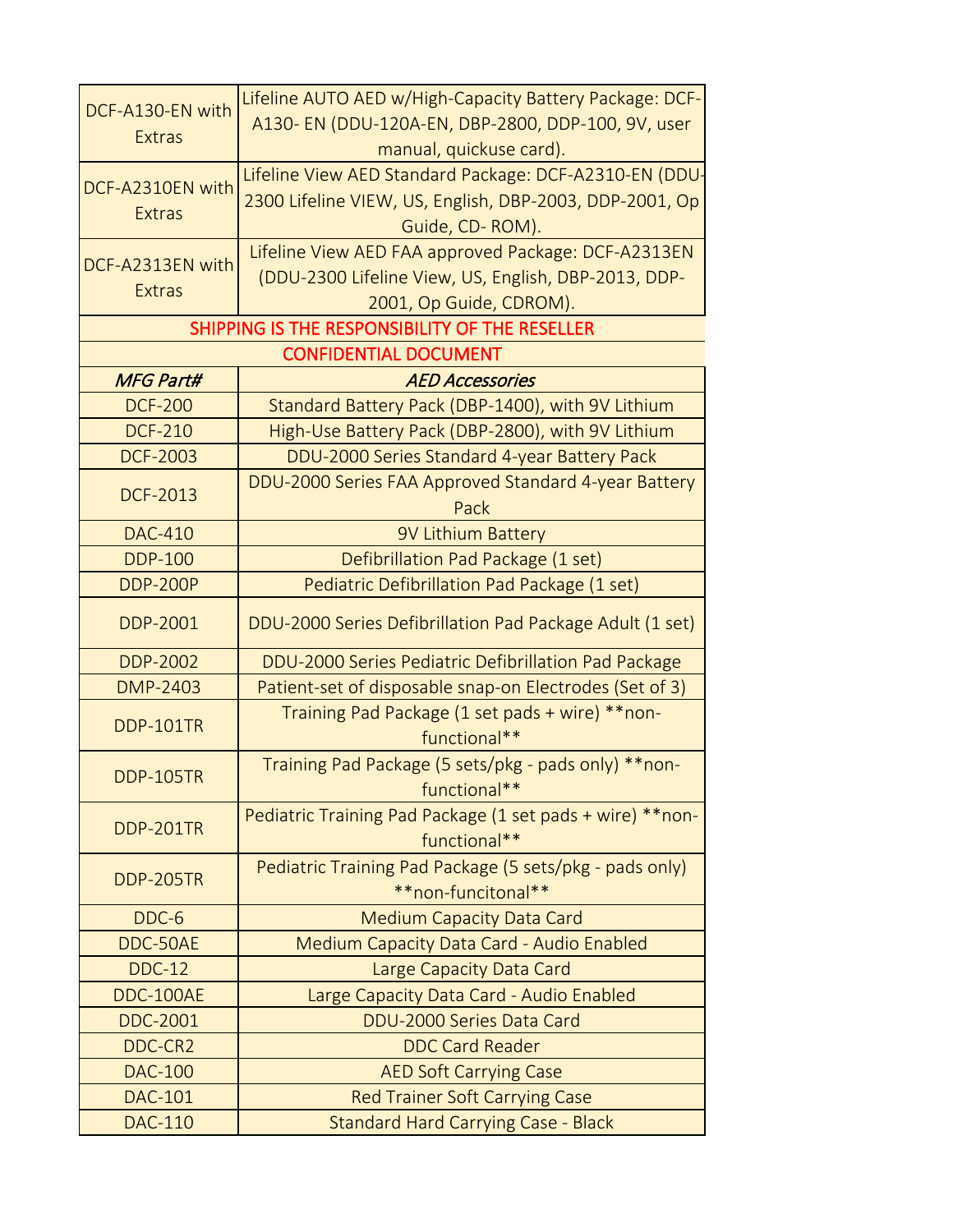| <b>DAC-111</b>     | Deluxe Hard Carrying Case - Yellow                                                             |
|--------------------|------------------------------------------------------------------------------------------------|
| <b>DAC-112</b>     | <b>Standard Hard Carrying Case - Yellow</b>                                                    |
| DAC-2100           | DDU-2000 Carrying Case                                                                         |
| <b>DAC-230</b>     | 3-Way AED Wall Sign                                                                            |
| <b>DAC-231</b>     | 2-Way AED Wall Sign                                                                            |
| <b>DAC-232</b>     | AED Sign - Left Arrow                                                                          |
| <b>DAC-233</b>     | <b>AED Sign - Right Arrow</b>                                                                  |
| <b>DAC-234</b>     | AED Wall Sign - 8.5x11"                                                                        |
| <b>DAC-420</b>     | <b>Rescue Pack</b>                                                                             |
| <b>DAC-801</b>     | <b>Inpection Sticker</b>                                                                       |
| <b>DAC-802</b>     | Vehichle Sticker                                                                               |
| <b>DAC-803</b>     | <b>Facility Sticker</b>                                                                        |
| <b>DAC-804</b>     | "CPR-AED Trained" decal, 2.25" diameter                                                        |
| <b>DAC-805</b>     | "CPR-AED Trained" decal, 4" diameter                                                           |
| DCF-DBP-RC2        | Rechargeable Training Battery Pack (charger not                                                |
|                    | included)                                                                                      |
| <b>DTR-201</b>     | <b>Training Battery Charger</b>                                                                |
| <b>DTR-400</b>     | Training Remote Control (includes batteries)                                                   |
| DCF-A350T-EN       | Standalone Trainer AED Package (DDU-100TR, DBP-RC2,                                            |
|                    | DTR-201, DTR-400, DDP-100TR, user manual)                                                      |
| <b>DAC-501</b>     | DDU-100 Series Quick Use Card                                                                  |
| DAC-2501           | DDU-2300/2400/2450 Quick Start Card                                                            |
| <b>DAC-2533EN</b>  | DDU-2300 Series Operating Guide, English                                                       |
| <b>DAC-2534EN</b>  | DDU-2400/2450 Series Operating Guide, English                                                  |
| DAC-2540           | DDU-2300/2400/2450 CD, Customer Documentation                                                  |
| DTF-A2000EN        | <b>View Trainer</b>                                                                            |
| DTF-2005           | <b>View Training battery</b>                                                                   |
| <b>DTR-G2006ZZ</b> | View Trainer battery charger                                                                   |
| <b>DTR-400</b>     | <b>View Trainer Remote Control</b>                                                             |
|                    | <b>AEDs</b>                                                                                    |
| Part No.           | Description                                                                                    |
| 350-STR-US-10      | samaritan® PAD 350P, 1 Adult Pad-Pak, 1 Standard Carry                                         |
|                    | Case, User Manual                                                                              |
| 350-STR-US-10-AV   | <b>HeartSine SAM 350P AED Aviation</b>                                                         |
| 360-STR-US-10      | samaritan® PAD 360P, 1 Adult Pad-Pak, 1 Standard Carry                                         |
|                    | Case, User Manual                                                                              |
| 360-STR-US-10-AV   | HeartSine SAM 360P AED Aviation, Fully-Automatic                                               |
| 450-STR-US-10      | samaritan® PAD 450P, 1 Adult Pad-Pak, 1 Standard Carry<br>Case, User Manual, Instructional DVD |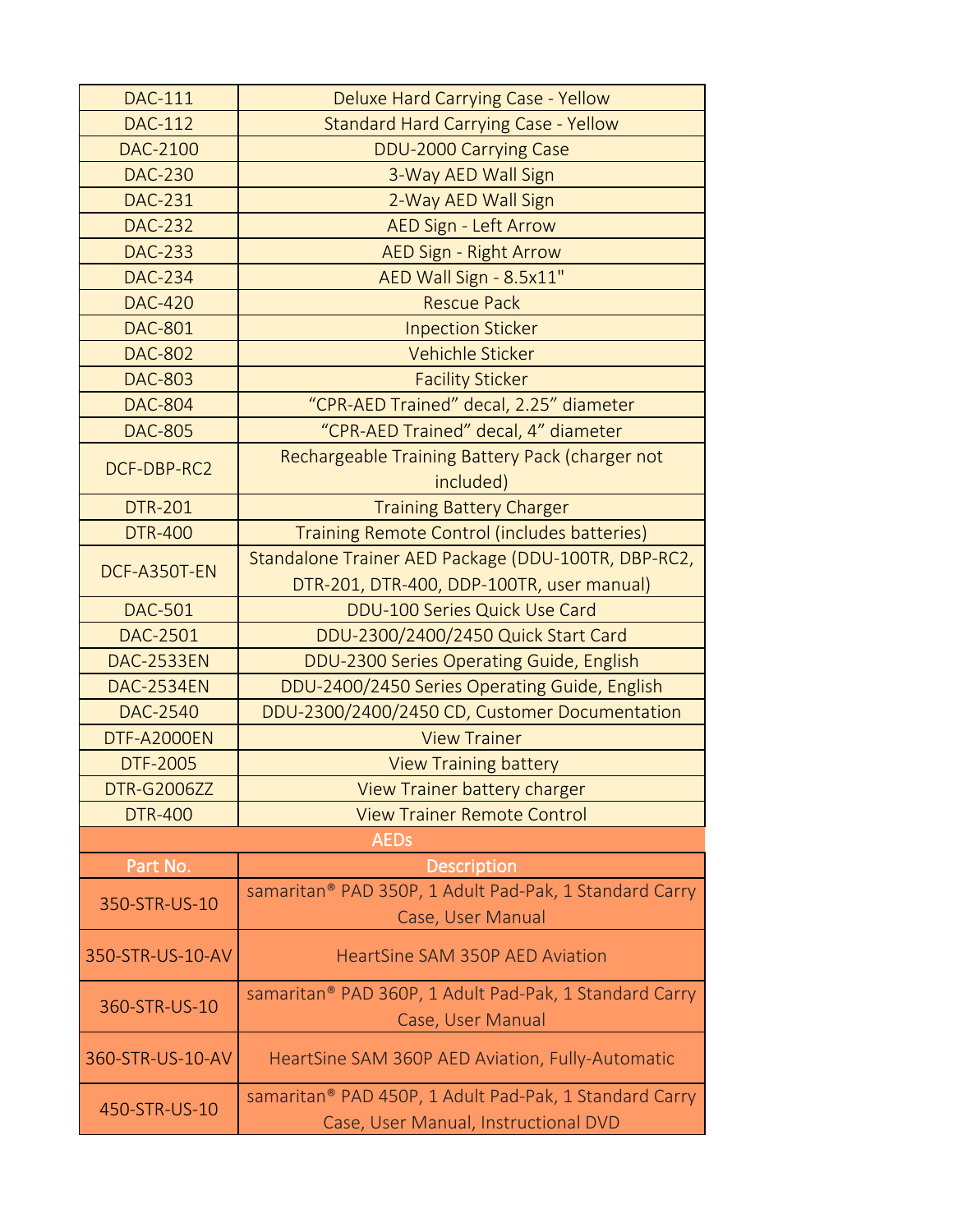| 450-STR-US-10-AV               | <b>HeartSine SAM 450P AED Avaition</b>                           |
|--------------------------------|------------------------------------------------------------------|
| 350-STR-US-GW                  | HeartSine SAM 350P Connected AED with HeartSine<br>Gateway       |
| 360-STR-US-GW                  | HeartSine SAM 360P Connected AED with HeartSine<br>Gateway       |
| 450-STR-US-GW                  | HeartSine SAM 450P Connected AED with HeartSine<br>Gateway       |
|                                | <b>AED Accessories</b>                                           |
| Part No.                       | <b>Description</b>                                               |
|                                |                                                                  |
| PAD-PAK-01 or                  | Adult Pad-Pak <sup>™</sup> (Patients > 8 years; 55 lbs or 25 kg) |
| 11516-000003                   | 4-year expiration date from the date of manufacture              |
| Pad-Pak-02 or<br>11516-000004  | Pediatric Pad-Pak™ (Patients 1 - 8 years & < 55 lbs or 25<br>kg) |
|                                | 4-year expiration date from the date of manufacture              |
| Pad-Pak-07 or                  | Adult Pad-Pak™ (Patients > 8 years; 55 lbs or 25 kg) with        |
| 11516-0000027                  | <b>TSO-C142a</b>                                                 |
| PAD-ACC-02 or                  | 4-year expiration date from the date of manufacture              |
| 11516-000018                   | samaritan <sup>®</sup> PAD Data Cable                            |
| PAD-BAG-01 or                  |                                                                  |
| 11516-0000022                  | Replacement Carry Case with Supplies Pouch                       |
| ACC-REM-GW                     | HeartSine Gateway Removal Tool                                   |
| ACC-BAT-GW                     | HeartSine Gateway Replacement Batteries (4x CR123a)              |
| ACC-GTW-US-01                  | HeartSine Gateway, Gateway Carry Case, US English                |
| PAD-CAB-02 or                  |                                                                  |
| 11516-0000023                  | Wall Bracket (samaritan® PAD)                                    |
| PAD-CAB-04 or                  | Wall Cabinet, with Alarm, Custom for 350P 12"H x 11"W x          |
| 11515-0000024                  | 5"D                                                              |
| TRN-350-US or                  | <b>HeartSine SAM 350P Trainer</b>                                |
| 11516-0000059                  |                                                                  |
| <b>TRN-360-US or</b>           | <b>HeartSine SAM 360P Trainer</b>                                |
| 11516-0000091                  |                                                                  |
| TRN-450-US or                  | <b>HeartSine SAM 450P Trainer</b>                                |
| 11516-0000092                  |                                                                  |
| TRN-ACC-02 or                  | Trainer Defibrillator Pads (Set of 10)                           |
| 11516-000009                   |                                                                  |
| TRN-ACC-03 or<br>11516-0000011 | Trainer Defibrillator Pads (Set of 25)                           |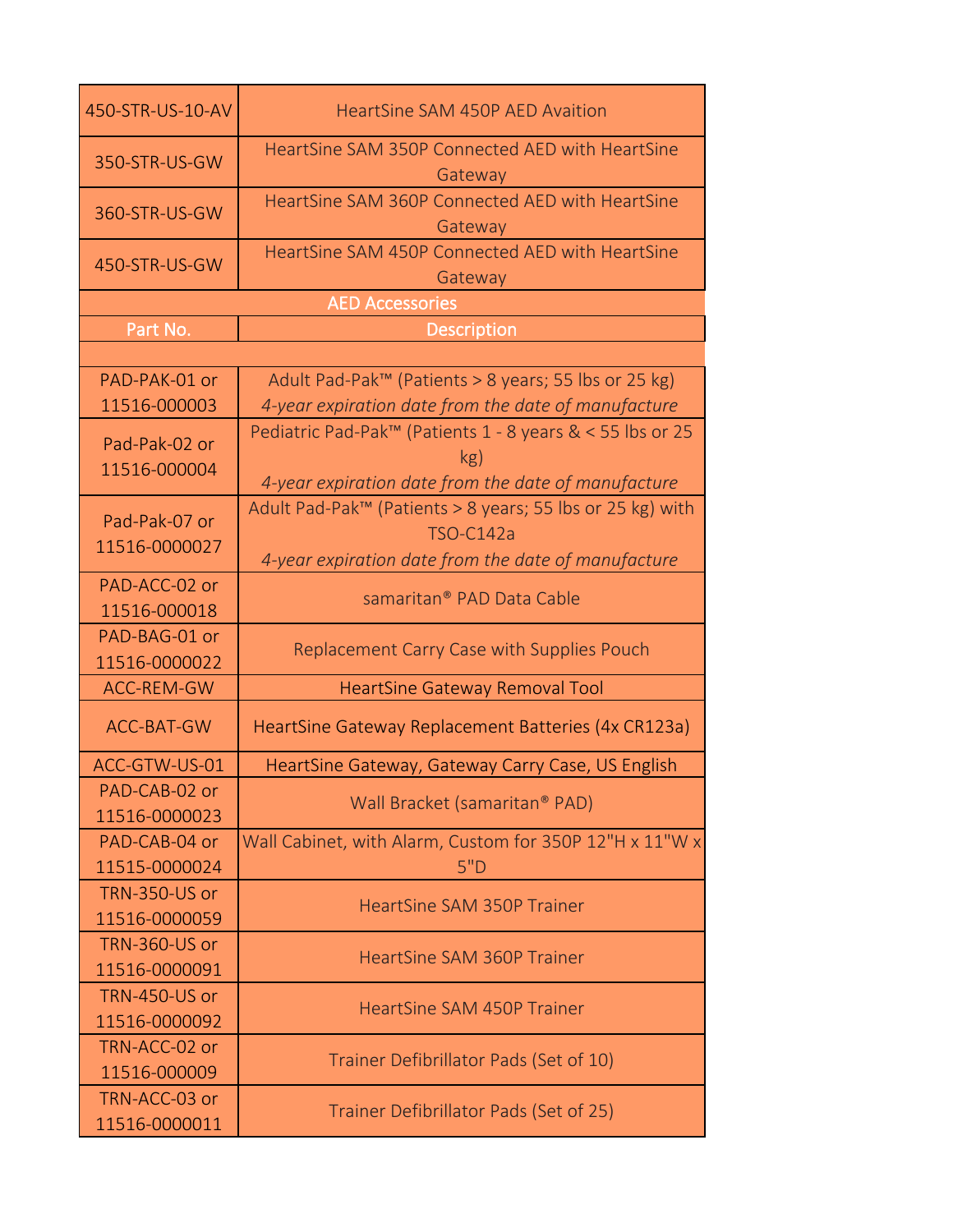| TRN-PAK-04 or<br>11516-0000017                      | Pad-Pak Electrode Cartridge                                           |  |
|-----------------------------------------------------|-----------------------------------------------------------------------|--|
| TRN-ACC-14 or<br>11516-0000012                      | Battery Charger for TRN-350-1                                         |  |
| TRN-ACC-16 or<br>11516-0000014                      | Remote Control for TRN-350-1                                          |  |
| 11516-0000017                                       | Remote Control for TRN-450-1                                          |  |
| 11516-000016                                        | <b>360P Remote Control</b>                                            |  |
| <b>Lifelink Central</b>                             |                                                                       |  |
|                                                     |                                                                       |  |
| 78000417                                            | LIFELINKcentral Advantage, US 1Yr                                     |  |
| 78000421                                            | LIFELINKcentral Advantage, 1Yr, Non Physio-Control                    |  |
| 78000418                                            | LIFELINKcentral Advantage, US 2Yr                                     |  |
| 78000422                                            | LIFELINKcentral Advantage, 2Yr, Non Physio-Control                    |  |
| 78000419                                            | LIFELINKcentral Advantage, US 4Yr                                     |  |
| 78000423                                            | LIFELINKcentral Advantage 4YR, Non Physio-Control                     |  |
| 78000420                                            | LIFELINKcentral Advantage, US 8Yr                                     |  |
|                                                     | Supply Replenishment, HeartSine US Adult Pad-Pak - one                |  |
| 99428-000398                                        | time replenishment, can only be purchased with purchase               |  |
|                                                     | of LIFELINKcentral packages above                                     |  |
|                                                     | Supply Replenishment, HeartSine US Ped Pad-Pak - one                  |  |
| 99428-000399                                        | time replenishment, can only be purchased with purchase               |  |
|                                                     | of LIFELINKcentral packages above                                     |  |
|                                                     | <b>Physio Control</b>                                                 |  |
| Part #                                              | <b>Description</b>                                                    |  |
| 99425-000023                                        | LIFEPAK 1000 Graphical Display w/carry case, battery &<br>electrodes. |  |
| 99425-000025                                        | LIFEPAK 1000 ECG Display w/carry case, battery &<br>electrodes        |  |
| 99512-001261                                        | LPCR2 Semi-automatic, WIFI, English, Bag                              |  |
| 99512-001262                                        | LPCR2 Semi-automatic, WIFI, English, Handle                           |  |
| 99512-001263                                        | LPCR2 Fully-automatic, WIFI, English, Bag                             |  |
| 99512-001264                                        | LPCR2 Fully-automatic, WIFI, English, Handle                          |  |
| 99512-001265                                        | LPCR2 Semi-automatic, WIFI, English-Spanish, Bag                      |  |
| 99512-001266                                        | LPCR2 Semi-automatic, WIFI, English-Spanish, Handle                   |  |
| 99512-001267                                        | LPCR2 Fully-automatic, WIFI, English-Spanish, Bag                     |  |
| 99512-001268                                        | LPCR2 Fully-automatic, WIFI, English-Spanish, Handle                  |  |
| 99512-001434                                        | LPCR2 USB Fully-automatic, English, Handle                            |  |
| 99512-001435                                        | LPCR2 USB Semi-automatic, English, Handle                             |  |
| <b>ACCESSORIES - Wall Cabinets and Wall Sleeves</b> |                                                                       |  |
|                                                     |                                                                       |  |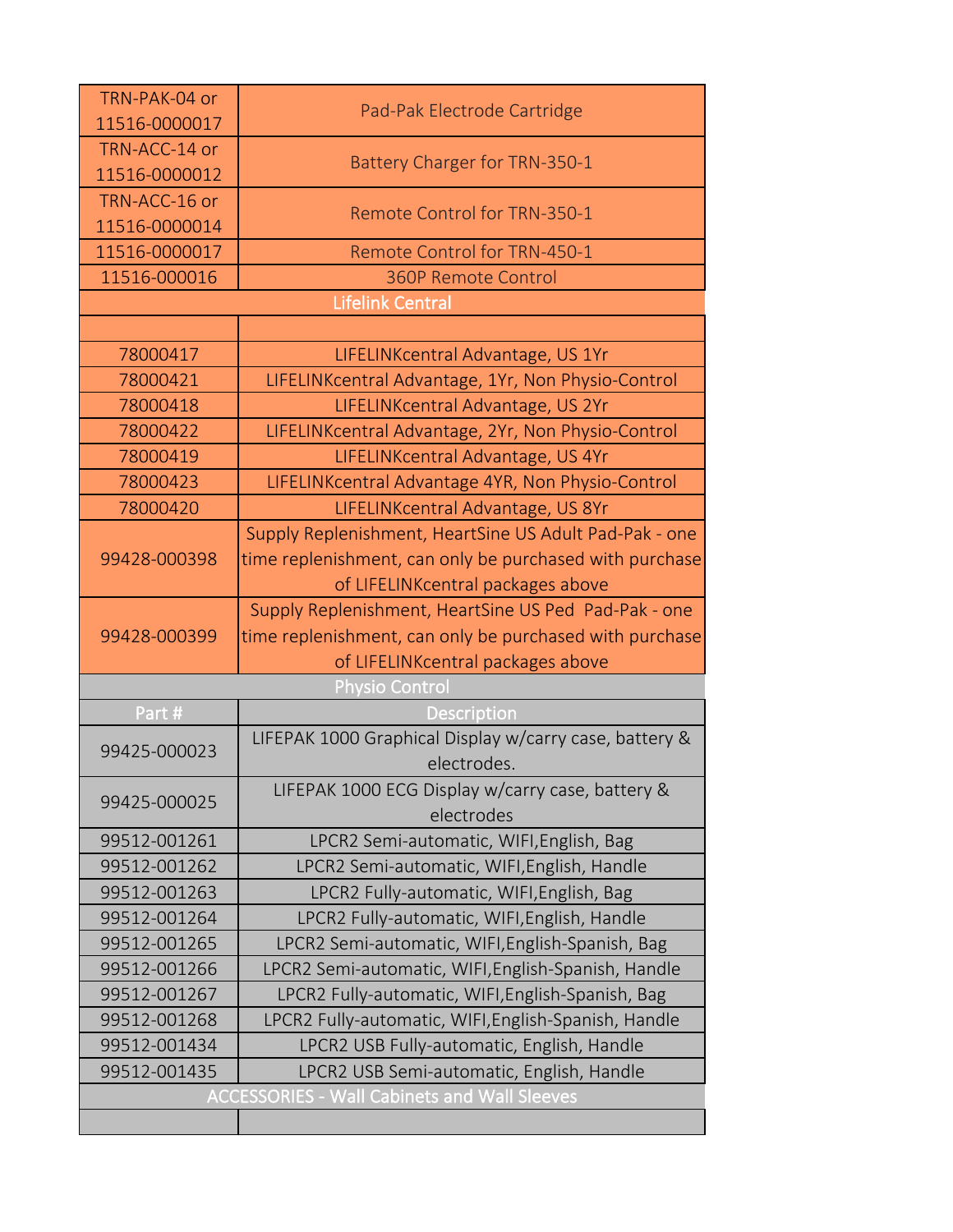| Part #                                         | Description                                              |  |
|------------------------------------------------|----------------------------------------------------------|--|
| 11220-000079                                   | Physio-Control AED Cabinet Surface-Mount with Audible    |  |
|                                                | Alarm                                                    |  |
| 11220-000083                                   | Physio-Control AED Cabinet Surface-Mount with Strobe     |  |
|                                                | Light and Audible Alarm                                  |  |
| 11210-000021                                   | Physio-Control LIFEPAK CR Plus/EXPRESS AED Wall          |  |
|                                                | <b>Mounting Bracket</b>                                  |  |
| <b>ACCESSORIES - LIFEPAK CR Plus / Express</b> |                                                          |  |
| Part #                                         | <b>Description</b>                                       |  |
| 11403-000001                                   | LIFEPAK CR Plus Replacement Kit for Charge-Pak 2 sets of |  |
|                                                | electrodes                                               |  |
|                                                | LIFEPAK CR Plus Replacement Kit for Charge-Pak 1 set of  |  |
| 11403-000002                                   | electrodes                                               |  |
| 11101-000016                                   | Electrode replacement infant/child reduced energy        |  |
| 11101-000017                                   | Electrode Infant/Child reduced energy starter kit        |  |
| 21300-004576                                   | LIFEPAK CR Plus Carrying case                            |  |
| 11260-000015                                   | LIFEPAK CR Plus Hard shell carry case                    |  |
| 1250-000073                                    | LIFEPAK CR Plus Training System                          |  |
| 11250-000015                                   | LIFEPAK CR Plus Training System replacement training     |  |
|                                                | electrodes                                               |  |
| 21300-004579                                   | LIFEPAK CR Plus Replacement shoulder strap for carry     |  |
|                                                | case                                                     |  |
| 21300-006587                                   | <b>CENTRAL ALARM SWITCH for CR Plus</b>                  |  |
| 11260-000017                                   | THERMOFORMED INFANTCHILD ELECTRODE 1/EA                  |  |
| 11250-000099                                   | LIFEPAK CR PLUS TRAINING REMOTE AND CABLE 1/EA           |  |
|                                                | <b>ACCESSORIES - LIFEPAK 1000</b>                        |  |
| Part #                                         | Description                                              |  |
| 11141-000100                                   | LMnO2 Non-Rechargeable Battery                           |  |
| 11141-000161                                   | Rechargable Battery Replacement for LP1000               |  |
| 11996-000017                                   | Electrode QUIK-COMBO w/REDI-PAK preconnect               |  |
| 11101-000016                                   | Electrode replacement infant/child reduced energy        |  |
| 11101-000017                                   | Electrode Infant/Child reduced energy starter kit        |  |
| 99996-000117                                   | LP1000 Trainer                                           |  |
| 11260-000023                                   | LIFEPAK 1000 Hard shell, watertight carrying case        |  |
| 11425-000007                                   | BAG ASSEMBLY, NO STRAP, LIFEPAK 1000                     |  |
| 11425-000012                                   | LIFEPAK 1000 Replacement Shoulder Strap for carry case   |  |
| 11111-000016                                   | 3-Wire ECG Cable                                         |  |
| 11425-000001                                   | Accessory pounch for 3-wire cable and/or other           |  |
|                                                | accessories                                              |  |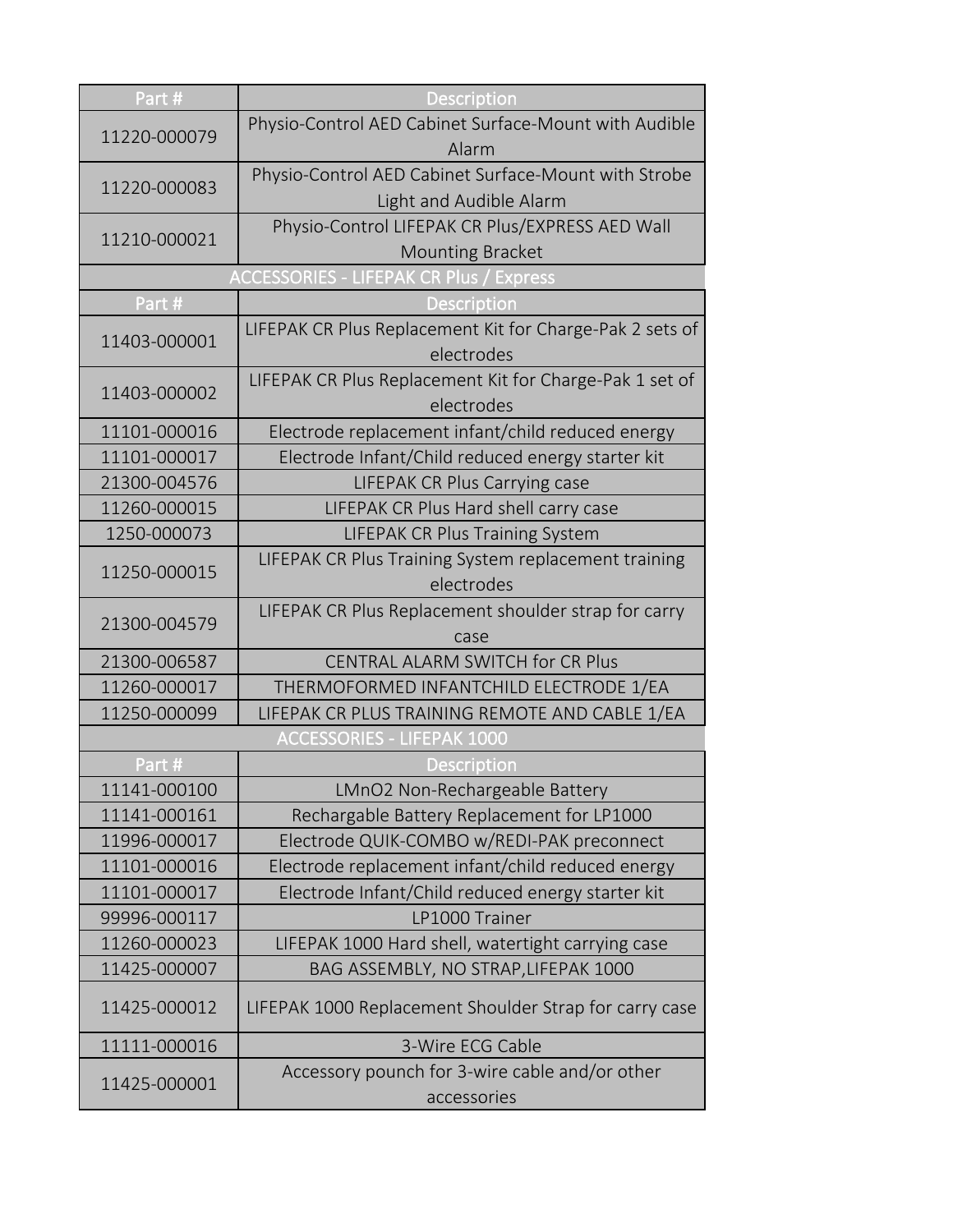| 11250-000052                     | Clip-on Training Electrodes for use with QUIK-COMBO    |  |
|----------------------------------|--------------------------------------------------------|--|
|                                  | <b>Patient Simulator</b>                               |  |
| <b>ACCESSORIES - LIFEPAK CR2</b> |                                                        |  |
| Part #                           | Description                                            |  |
| 11141-000165                     | Replacement Battery Kit                                |  |
| 11101-000021                     | Replacement Electrode Kit (Leonhard Lang)              |  |
| 11512-000001                     | Replacement Lid Kit                                    |  |
| 21300-008152                     | COVER, USB PORT, LPCR2                                 |  |
| 21300-008143                     | CABLE, USB2.0 A MALE TO MICRO-B, L 5.5FT               |  |
| 11260-000047                     | Carry Case Kit                                         |  |
| 11512-000002                     | Handle Kit                                             |  |
| 11998-000320                     | First Responder Kit (Ambu)                             |  |
| 26500-003645                     | TAG, LOCAL EMERGENCY CONTACT NUMBER, 911, MULTI        |  |
| 11210-000047                     | New Wall Bracket - Green                               |  |
| 11210-000046                     | New Wall Bracket - White/Red                           |  |
| 11220-000093                     | LIFEPAK WALL BOX, PLASTIC                              |  |
| 11250-000162                     | KIT, SHIPPING, TRAINER, LPCR2, ENGLISH                 |  |
| 11250-000147                     | KIT, SHIPPING, DEMO, LPCR2, ENGLISH                    |  |
| 11250-000144                     | MANIKIN, TRAINER, LPCR2                                |  |
| 11250-000140                     | PADS, REPLACEMENT, TRAINER, LPCR2, 5 Sets              |  |
| 11250-000145                     | TRAY, ELECTRODE, TRAINER, LPCR2                        |  |
| 11250-000139                     | ASSY, TRAY COVER WITH HANDLE, TRAINER, LPCR2           |  |
| 21250-000003                     | DOOR, BATTERY, 3 PACK, TRAINER, LPCR2                  |  |
| 11250-000141                     | USB, BLUETOOTH, TRAINER, LPCR2                         |  |
| 11250-000142                     | USB, REPROGRAMMING, TRAINER, LPCR2, CR2T-1.0S          |  |
| 11250-000178                     | Replacement Handle Kit                                 |  |
| 11141-000166                     | BATTERY, D-CELL, TRAINER, LPCR2, Pack of 4             |  |
| 11260-000048                     | ASSY, CARRY TOTE, TRAINER, LPCR2, ENGLISH              |  |
| 21250-000004                     | ASSY, LID, LOCALIZED, TRAINER, LPCR2, ENGLISH          |  |
|                                  | Supply Replenishment, LPCR2 - one time replenishment,  |  |
| 99428-000383                     | can only be purchased with purchase of LIFELINKcentral |  |
|                                  | packages on HeartSine tab                              |  |
| <b>Lifelink Central</b>          |                                                        |  |
| Part #                           | <b>Description</b>                                     |  |
| 78000417                         | LIFELINKcentral Advantage, US 1Yr                      |  |
| 78000421                         | LIFELINKcentral Advantage, 1Yr, Non Physio-Control     |  |
| 78000418                         | LIFELINKcentral Advantage, US 2Yr                      |  |
| 78000422                         | LIFELINKcentral Advantage, 2Yr, Non Physio-Control     |  |
| 78000419                         | LIFELINKcentral Advantage, US 4Yr                      |  |
| 78000423                         | LIFELINKcentral Advantage 4YR, Non Physio-Control      |  |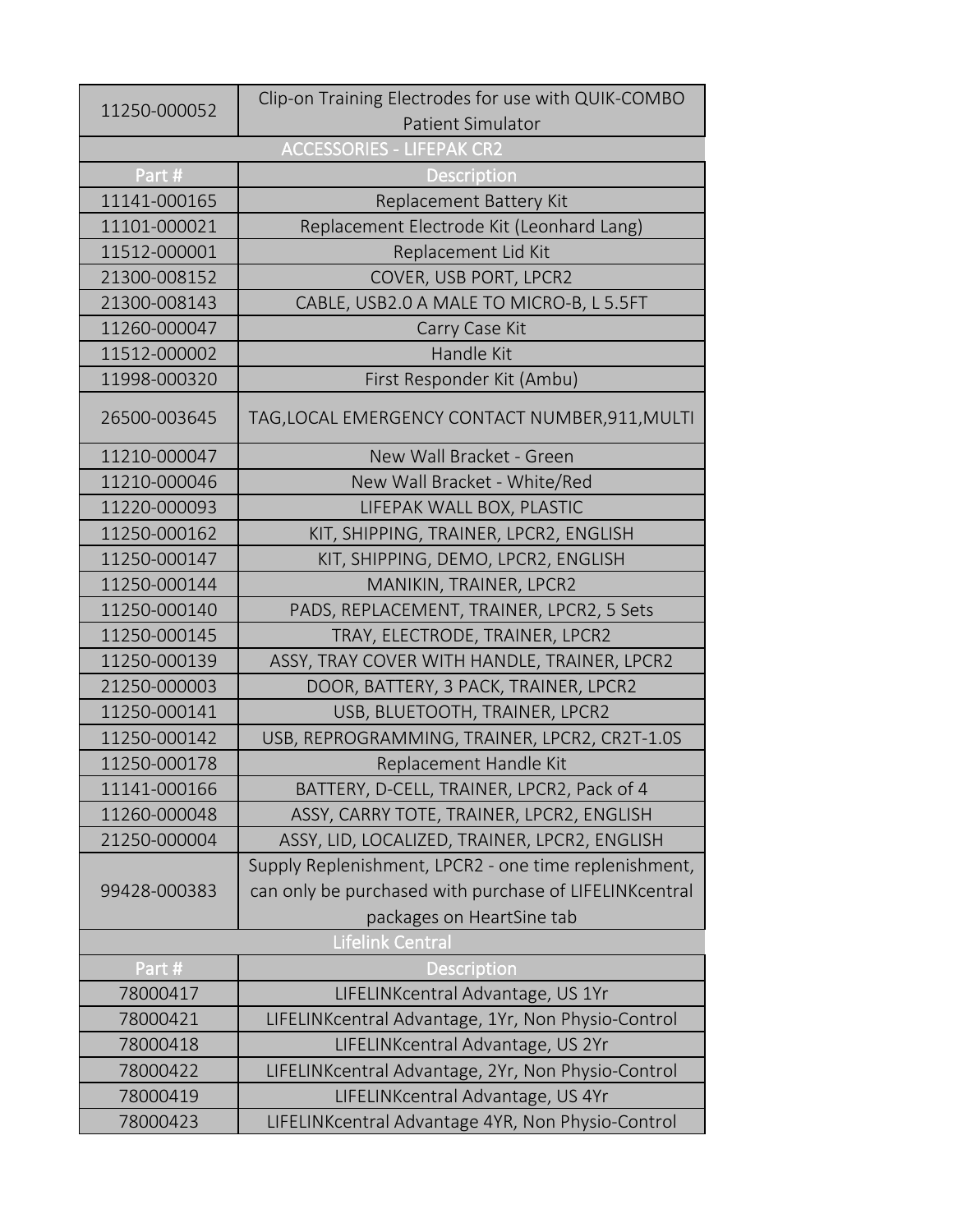| 78000420       | LIFELINKcentral Advantage, US 8Yr                             |
|----------------|---------------------------------------------------------------|
| 99428-000384   | Supply Replenishment, LPCR Plus - one time                    |
|                | replenishment, can only be purchased with purchase of         |
|                | LIFELINKcentral packages above                                |
|                | Supply Replenishment, LIFEPAK 1000 - Batteries and QUIK-      |
| 99428-000385   | COMBO electrodes - one time replenishment, can only           |
|                | be purchased with purchase of LIFELINKcentral packages        |
|                | above                                                         |
|                | Supply Replenishment, LIFEPAK 1000 ECG - Battery and          |
| 99428-000386   | ECG electrodes - one time replenishment, can only be          |
|                | purchased with purchase of LIFELINKcentral packages           |
|                | above                                                         |
|                | <b>Manual Defibrillators (Physio Control)</b>                 |
|                | Refurbished Physio-Control Lifepak 15-                        |
| LP1512PMBCABTV | 12ld, Pacing, Masimo 02, Nibp, EtCo2, BT, V2. Includes        |
| $\overline{2}$ | carrying case, 2 batteries, defib pacing cable, adult 02      |
|                | hose, adult BP cuff and hose and one box of 25 ETCO2          |
|                | canulas                                                       |
|                | Physio-Control Lifepak 15-12ld, Pacing, Masimo                |
| LP1512PMBCABTV | 02, Nibp, EtCo2, BT, V1. Includes carrying case, 2 batteries, |
| 1              | defib pacing cable, adult 02 hose, adult BP cuff and hose     |
|                | and one box of 25 ETCO2 canulas                               |
|                | <b>Bleeding Control Kits and Speciality Cabinets</b>          |
| Part #         | <b>Description</b>                                            |
|                | Bleeding Control Kit-Standard provides the lay responder      |
|                | with battlefield-tested tools to stop life threatening        |
|                | traumatic blood loss. Includes: SWAT-T Tourniquet, 6-inch     |
|                | Emergency Trauma dressing, 2 packs compressed wound-          |
| BC-S           | packing gauze, Trauma shears, 2 pair Nitrile responder        |
|                | gloves, Survival Blanket, Permanent marker, and               |
|                | Instruction card arranged in a red rip-stop nylon rapidly     |
|                | deployable zippered pack.                                     |
|                |                                                               |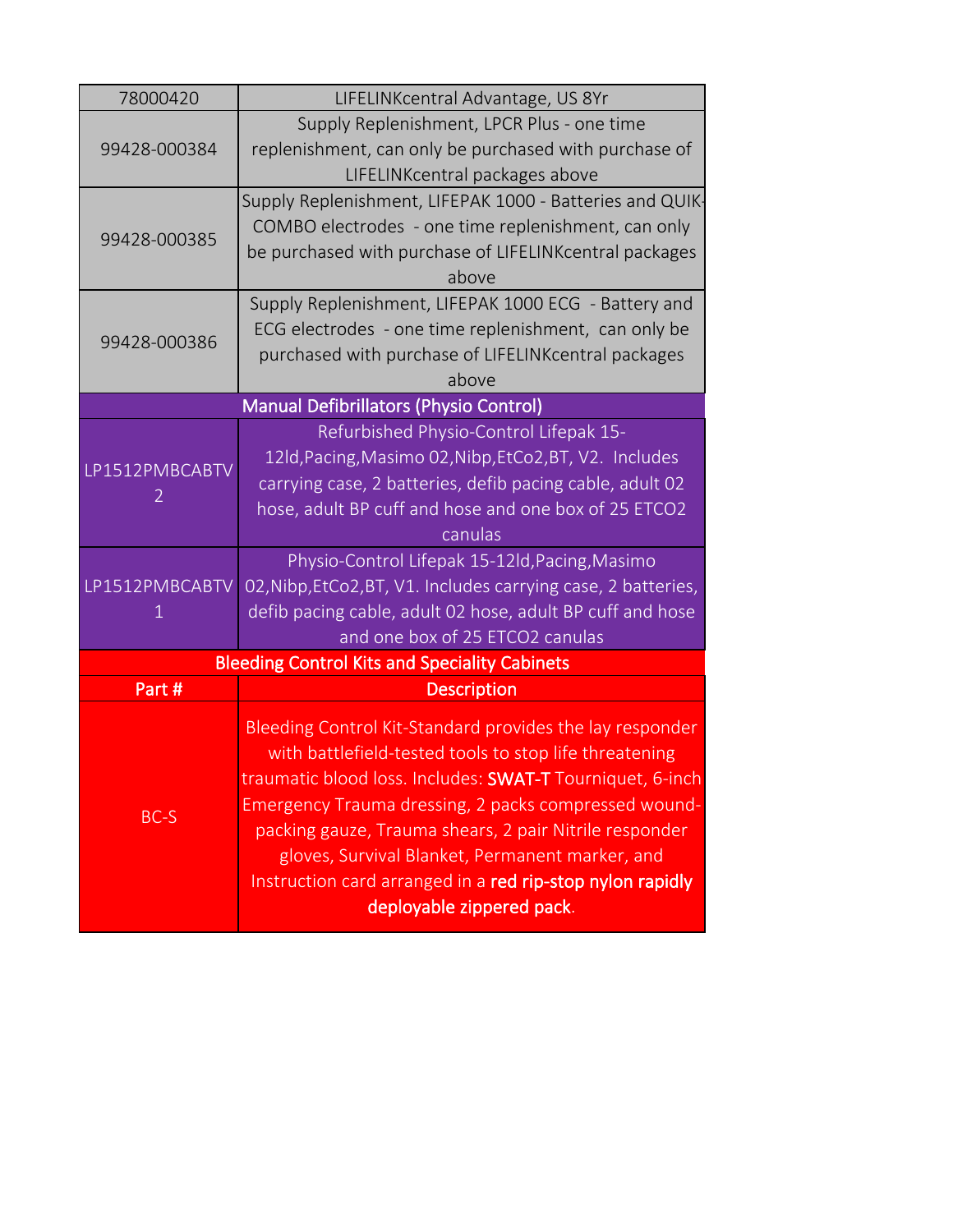| BBC-I1      | Bleeding Control Kit-Intermediate1 (SWAT-T) provides the<br>lay responder with battlefield-tested tools to stop life<br>threatening traumatic blood loss. Includes: SWAT-T<br>Tourniquet, HyFin Vent Compact Chest Seal Twin-pack, 6-<br>inch Emergency Trauma dressing, 2 packs compressed<br>wound-packing gauze, Trauma shears, 2 pair Nitrile<br>responder gloves, Survival Blanket, Permanent marker,<br>and Instruction card arranged in a red rip-stop nylon<br>rapidly deployable zippered pack. |
|-------------|----------------------------------------------------------------------------------------------------------------------------------------------------------------------------------------------------------------------------------------------------------------------------------------------------------------------------------------------------------------------------------------------------------------------------------------------------------------------------------------------------------|
| <b>BC-P</b> | Bleeding Control Kit-Intermediate2 (CAT) provides the lay<br>responder with battlefield-tested tools to stop life<br>threatening traumatic blood loss. Includes: C-A-T®<br>Tourniquet, HyFin Vent Compact Chest Seal Twin-pack, 6-<br>inch Emergency Trauma dressing, 2 packs compressed<br>wound-packing gauze, Trauma shears, 2 pair Nitrile<br>responder gloves, Survival Blanket, Permanent marker,<br>and Instruction card arranged in a red rip-stop nylon<br>rapidly deployable zippered pack.    |
| KC-Sn       | Bleeding Control and Specialty Kit Cabinet; Compact.<br>Specially designed wall cabinet with view window for<br>housing kits of all types; comes with 5 Sticker Pack,<br>including "Bleeding Control", "Allergy", "First Aid",<br>"Oxygen", and "Naloxone". Fits modularly with compact<br>HST-CAB AED cabinets; Measures 14"L x 5 7/8"H x 6<br>$3/4$ "W.                                                                                                                                                |